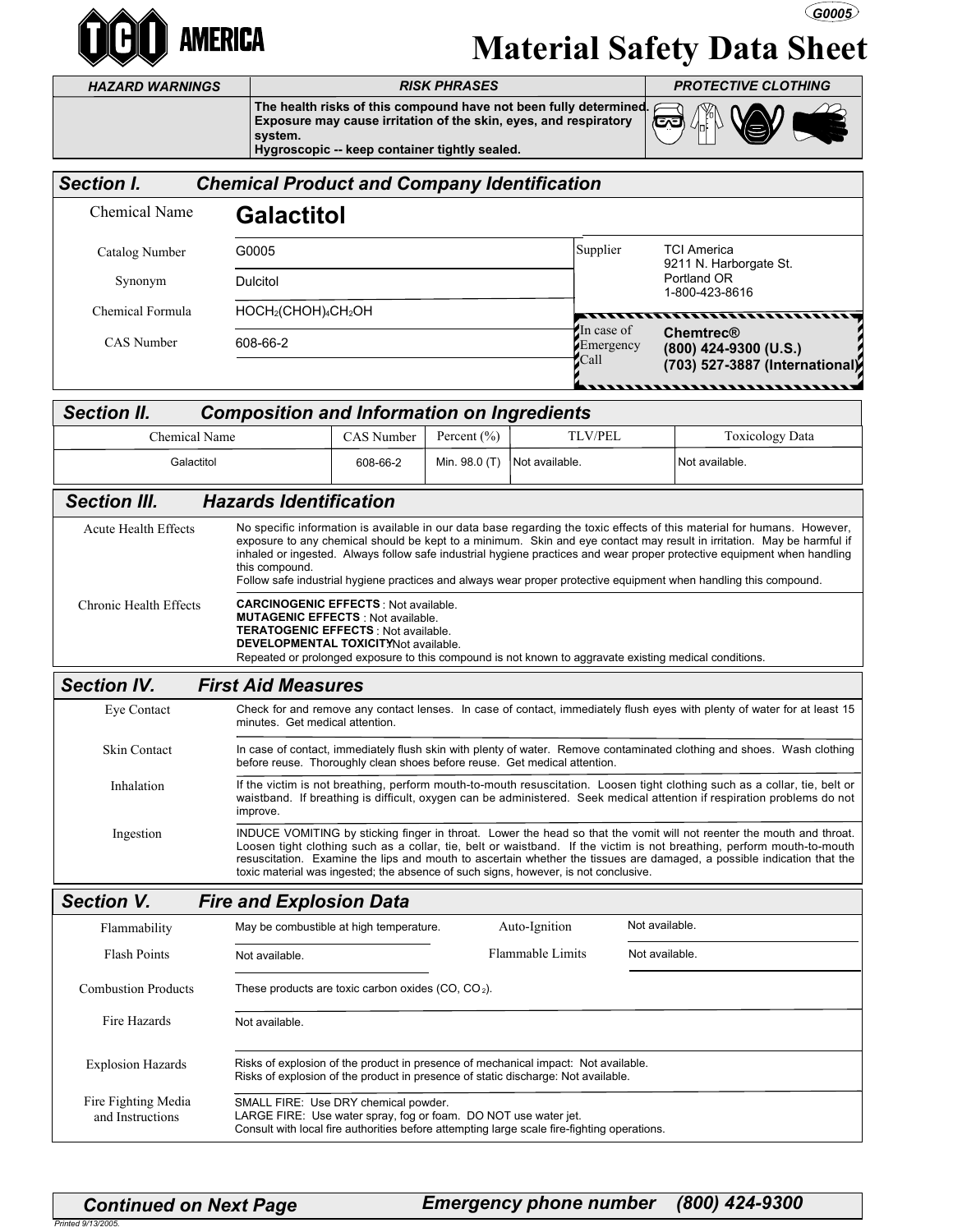| G0005                               | <b>Galactitol</b><br>Page 2                                                                                                                                                                                                                                                                    |                              |                                                                                                                                                                                                                                                                                                                                                                              |  |  |  |
|-------------------------------------|------------------------------------------------------------------------------------------------------------------------------------------------------------------------------------------------------------------------------------------------------------------------------------------------|------------------------------|------------------------------------------------------------------------------------------------------------------------------------------------------------------------------------------------------------------------------------------------------------------------------------------------------------------------------------------------------------------------------|--|--|--|
| <b>Section VI.</b>                  | <b>Accidental Release Measures</b>                                                                                                                                                                                                                                                             |                              |                                                                                                                                                                                                                                                                                                                                                                              |  |  |  |
| Spill Cleanup<br>Instructions       | Hygroscopic material.<br>Use a shovel to put the material into a convenient waste disposal container. Finish cleaning the spill by rinsing any<br>contaminated surfaces with copious amounts of water. Consult federal, state, and/or local authorities for assistance on<br>disposal.         |                              |                                                                                                                                                                                                                                                                                                                                                                              |  |  |  |
| <b>Section VII.</b>                 | <b>Handling and Storage</b>                                                                                                                                                                                                                                                                    |                              |                                                                                                                                                                                                                                                                                                                                                                              |  |  |  |
| Handling and Storage<br>Information | store in a dry, cool place. Avoid excessive heat and light. Do not breathe dust.                                                                                                                                                                                                               |                              | HYGROSCOPIC. Keep away from heat. Mechanical exhaust required. When not in use, tightly seal the container and                                                                                                                                                                                                                                                               |  |  |  |
| <b>Section VIII.</b>                | <b>Exposure Controls/Personal Protection</b>                                                                                                                                                                                                                                                   |                              |                                                                                                                                                                                                                                                                                                                                                                              |  |  |  |
| <b>Engineering Controls</b>         | Use process enclosures, local exhaust ventilation, or other engineering controls to keep airborne levels below<br>recommended exposure limits. If user operations generate dust, fume or mist, use ventilation to keep exposure to<br>airborne contaminants below the exposure limit.          |                              |                                                                                                                                                                                                                                                                                                                                                                              |  |  |  |
| <b>Personal Protection</b>          | Splash goggles. Lab coat. Dust respirator. Boots. Gloves. Suggested protective clothing might not be sufficient; consult<br>a specialist BEFORE handling this product. Be sure to use a MSHA/NIOSH approved respirator or equivalent.                                                          |                              |                                                                                                                                                                                                                                                                                                                                                                              |  |  |  |
|                                     |                                                                                                                                                                                                                                                                                                |                              |                                                                                                                                                                                                                                                                                                                                                                              |  |  |  |
| <b>Exposure Limits</b>              | Not available.                                                                                                                                                                                                                                                                                 |                              |                                                                                                                                                                                                                                                                                                                                                                              |  |  |  |
| <b>Section IX.</b>                  | <b>Physical and Chemical Properties</b>                                                                                                                                                                                                                                                        |                              |                                                                                                                                                                                                                                                                                                                                                                              |  |  |  |
| Physical state $\omega$ 20°C        | Solid. (White, Crystalline powder.)                                                                                                                                                                                                                                                            | Solubility                   | Soluble in hot water.                                                                                                                                                                                                                                                                                                                                                        |  |  |  |
| Specific Gravity                    | Not available.                                                                                                                                                                                                                                                                                 |                              |                                                                                                                                                                                                                                                                                                                                                                              |  |  |  |
| Molecular Weight                    | 182.17                                                                                                                                                                                                                                                                                         | <b>Partition Coefficient</b> | Not available.                                                                                                                                                                                                                                                                                                                                                               |  |  |  |
| <b>Boiling Point</b>                | 275 to 280°C (527 to 536°F)                                                                                                                                                                                                                                                                    | Vapor Pressure               | Not applicable.                                                                                                                                                                                                                                                                                                                                                              |  |  |  |
| <b>Melting Point</b>                | 189°C (372.2°F)                                                                                                                                                                                                                                                                                | Vapor Density                | Not available.                                                                                                                                                                                                                                                                                                                                                               |  |  |  |
| Refractive Index                    | Not available.                                                                                                                                                                                                                                                                                 | Volatility                   | Not available.                                                                                                                                                                                                                                                                                                                                                               |  |  |  |
| Critical Temperature                | Not available.                                                                                                                                                                                                                                                                                 | Odor                         | Not available.                                                                                                                                                                                                                                                                                                                                                               |  |  |  |
| Viscosity                           | Not available.                                                                                                                                                                                                                                                                                 | Taste                        | Not available.                                                                                                                                                                                                                                                                                                                                                               |  |  |  |
| <b>Section X.</b>                   | <b>Stability and Reactivity Data</b>                                                                                                                                                                                                                                                           |                              |                                                                                                                                                                                                                                                                                                                                                                              |  |  |  |
| Stability                           | This material is stable if stored under proper conditions. (See Section VII for instructions)                                                                                                                                                                                                  |                              |                                                                                                                                                                                                                                                                                                                                                                              |  |  |  |
| Conditions of Instability           | Avoid excessive heat and light.                                                                                                                                                                                                                                                                |                              |                                                                                                                                                                                                                                                                                                                                                                              |  |  |  |
| Incompatibilities                   | Reactive with strong oxidizing agents.                                                                                                                                                                                                                                                         |                              |                                                                                                                                                                                                                                                                                                                                                                              |  |  |  |
| <b>Section XI.</b>                  | <b>Toxicological Information</b>                                                                                                                                                                                                                                                               |                              |                                                                                                                                                                                                                                                                                                                                                                              |  |  |  |
| <b>RTECS Number</b>                 | Not available.                                                                                                                                                                                                                                                                                 |                              |                                                                                                                                                                                                                                                                                                                                                                              |  |  |  |
| Routes of Exposure                  | Eye Contact. Ingestion. Inhalation.                                                                                                                                                                                                                                                            |                              |                                                                                                                                                                                                                                                                                                                                                                              |  |  |  |
| <b>Toxicity Data</b>                | Not available.                                                                                                                                                                                                                                                                                 |                              |                                                                                                                                                                                                                                                                                                                                                                              |  |  |  |
| Chronic Toxic Effects               | <b>CARCINOGENIC EFFECTS: Not available.</b><br><b>MUTAGENIC EFFECTS: Not available.</b><br><b>TERATOGENIC EFFECTS: Not available.</b><br><b>DEVELOPMENTAL TOXICITYNot available.</b><br>Repeated or prolonged exposure to this compound is not known to aggravate existing medical conditions. |                              |                                                                                                                                                                                                                                                                                                                                                                              |  |  |  |
| <b>Acute Toxic Effects</b>          | this compound.<br>Follow safe industrial hygiene practices and always wear proper protective equipment when handling this compound.                                                                                                                                                            |                              | No specific information is available in our data base regarding the toxic effects of this material for humans. However,<br>exposure to any chemical should be kept to a minimum. Skin and eye contact may result in irritation. May be harmful if<br>inhaled or ingested. Always follow safe industrial hygiene practices and wear proper protective equipment when handling |  |  |  |